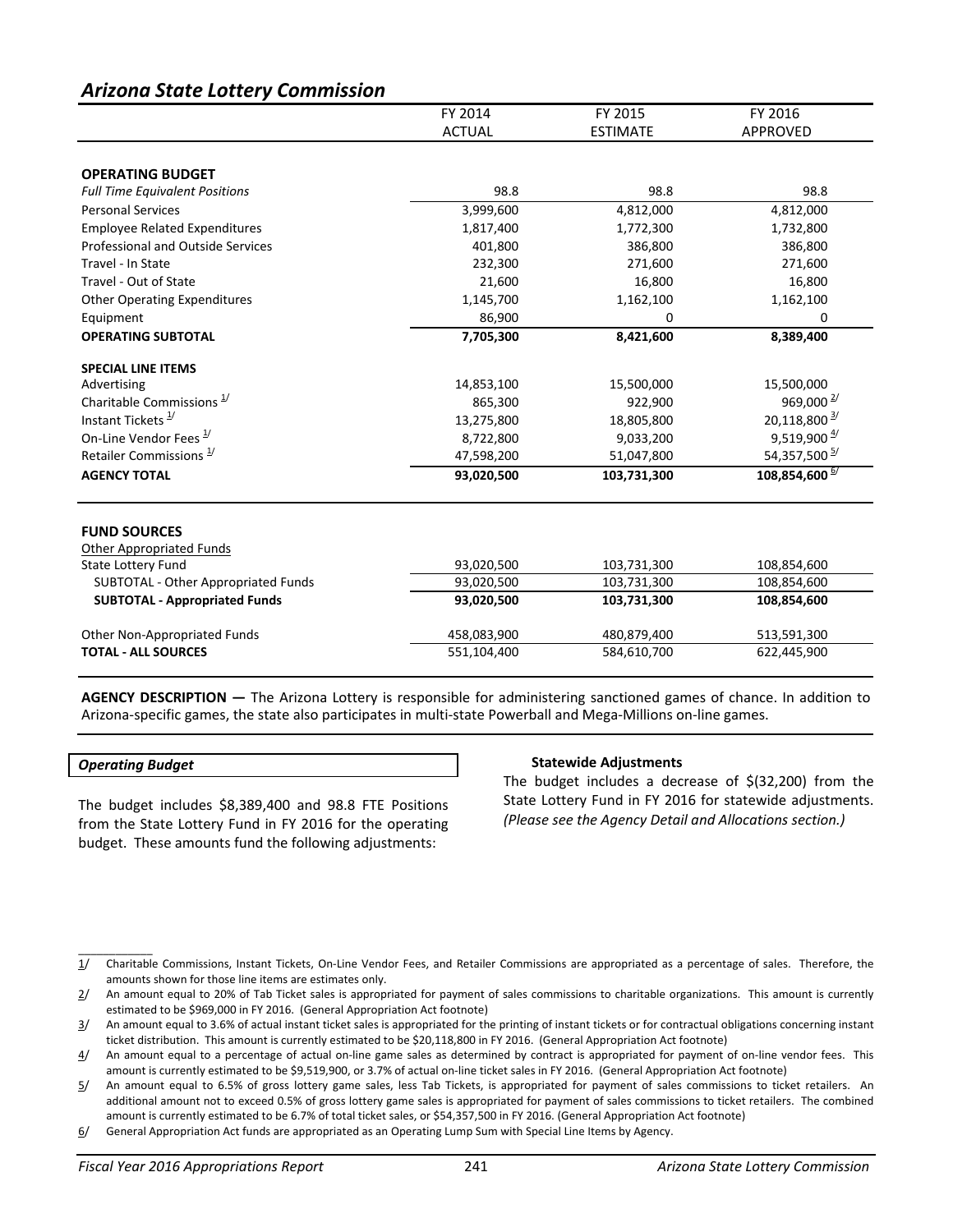#### *Advertising*

The budget includes \$15,500,000 from the State Lottery Fund in FY 2016 for Advertising. This amount is unchanged from FY 2015.

Monies in this line item are used to promote and market Lottery games.

#### *Charitable Commissions*

The budget includes \$969,000 from the State Lottery Fund in FY 2016 for Charitable Commissions. This amount funds the following adjustments:

#### **Tab Ticket Increase**

The budget includes an increase of \$46,100 from the State Lottery Fund in FY 2016 to realign spending with projected revenues. *(See Table 1 for more information.)*

Monies in this line item are used to compensate charities for selling lottery 'Tab Tickets.' Tab Tickets are games sold exclusively by charitable organizations, who receive a 20% commission for selling the games. The displayed amount is derived by applying the approved percentage, 20%, to the forecasted Tab Ticket sales. A.R.S. § 5-555 also allows the department to collect up to 35% of total Tab Ticket sales (which includes the 20% commission) for their operating budget, with the remainder distributed as prizes.

### *Instant Tickets*

The budget includes \$20,118,800 from the State Lottery Fund in FY 2016 for Instant Tickets. This amount funds the following adjustments:

#### **Instant Ticket Sales Increase**

The budget includes an increase of \$1,313,000 from the State Lottery Fund in FY 2016 for Instant Tickets due to higher projected sales. *(See Table 1 for more information.)* 

Monies in this line item are used to pay for instant ticket printing and distribution costs. The actual appropriation is for 3.6% of instant ticket sales. The amount displayed is derived by applying the approved spending percentage to the forecasted sales total.

### *On-Line Vendor Fees*

The budget includes \$9,519,900 from the State Lottery Fund in FY 2016 for On-Line Vendor Fees. This amount funds the following adjustments:

#### **On-Line Vendor Fees Increase**

The budget includes an increase of \$486,700 from the State Lottery Fund in FY 2016 for On-Line Vendor Fees due to higher projected sales. *(See Table 1 for more information.)*

Monies in this line item are used to pay the vendor that operates the on-line game computer system. The actual appropriation is equal to a percentage of on-line ticket sales specified in the Lottery's contractual agreement with the vendor, which is 3.7%.

### *Retailer Commissions*

The budget includes \$54,357,500 from the State Lottery Fund in FY 2016 for Retailer Commissions. This amount funds the following adjustments:

#### **Retailer Commissions Increase**

The budget includes an increase of \$3,309,700 from the State Lottery Fund in FY 2016 for Retailer Commissions due to higher projected sales. *(See Table 1 for more information.)*

Monies in this line item are used to compensate retailers for selling lottery tickets. A.R.S. § 5-555 specifies that compensation to retailers will be at least 5.5% but not more than 8% of non-Tab Ticket sales. The actual appropriation is equal to 6.5% of these sales. Pursuant to statute, an additional 0.5% of total non-Tab Ticket sales may be paid to retailers based on their attainment of specified sales and marketing objectives. Since 40% of retailers are estimated to meet these objectives, this would result in an additional 0.2% in retailer commissions and a total retail commission rate of 6.7%. The displayed amount is derived by applying the approved percentage to the forecasted sales total.

### *Additional Legislation*

### *Tribal College Dual Enrollment Funding*

The FY 2016 Higher Education Budget Reconciliation Bill (BRB) (Laws 2015, Chapter 16) establishes the Tribal College Dual Enrollment Program Fund and directs Lottery to deposit 15% of unclaimed prize money from the State Lottery Fund to the fund, up to \$160,000 a fiscal year. In the past, unclaimed prize money has been used to supplement and guarantee payouts of prizes and to fund the state's Court Appointed Special Advocates (CASA) program. Laws 2015, Chapter 16 does not impact the amount of funding transferred to CASA, which retains its 30% share of unclaimed prize money. The Lottery would keep the remaining 55% of unclaimed prize money.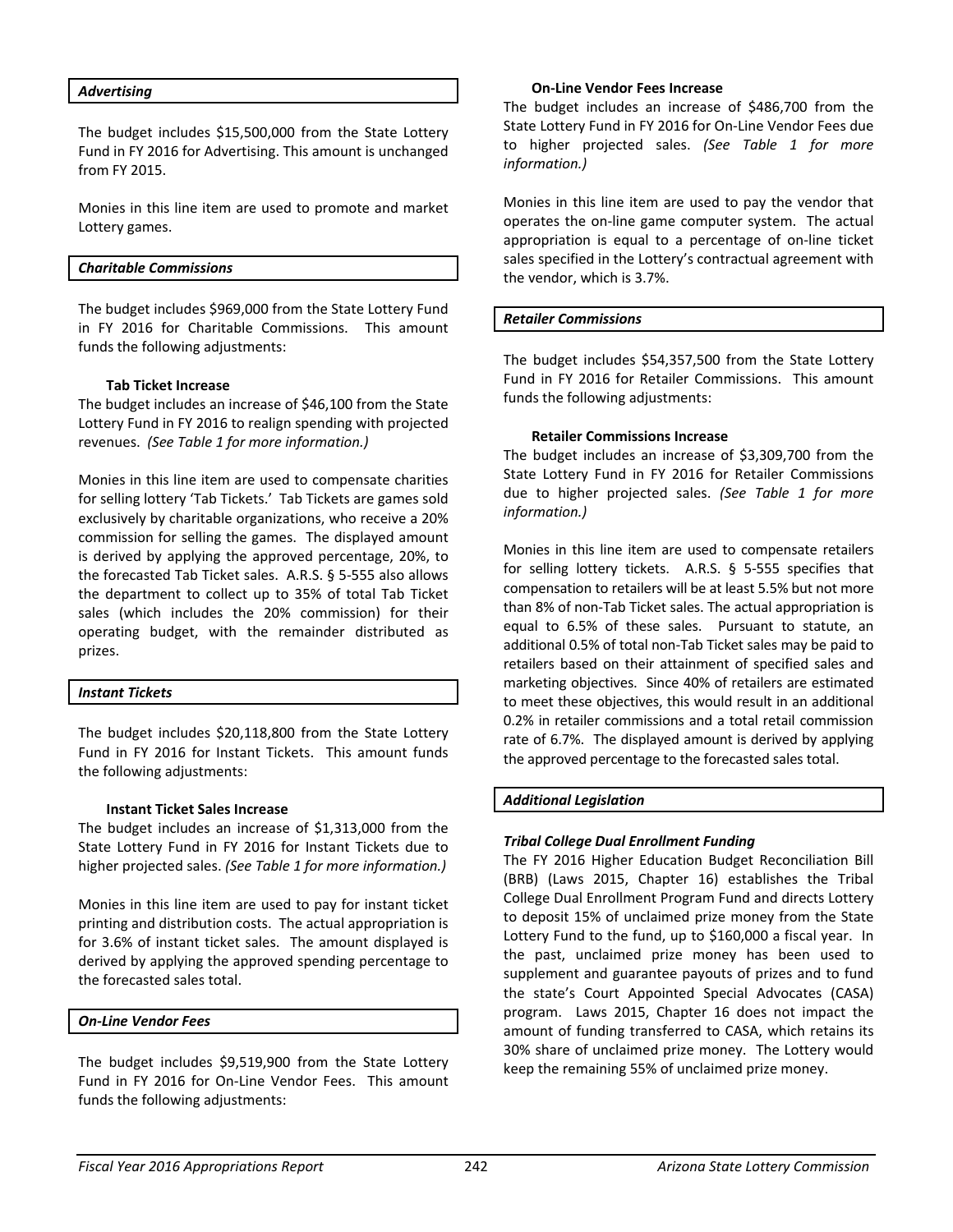### *Internet Crimes Against Children Distribution*

Laws 2015, Chapter 245 requires the Lottery to transfer up to \$900,000 to the Attorney General's Internet Crimes Against Children Enforcement Fund (ICACF) and up to \$100,000 to the Department of Public Safety's Victims' Rights Enforcement Fund (VREF) from proceeds of Lottery vending machines located in age-restricted areas (such as bars). Any proceeds in excess of the required transfers are to be deposited to the State Lottery Fund. Lottery tickets had not previously been sold in age-restricted areas. The legislation was enacted with an emergency clause and will therefore result in Lottery transfers to the funds in FY 2015 and FY 2016, assuming the installation of vending machines begins in age-restricted areas.

The legislation specifies that if proceeds from such games are less than \$1,000,000 during a fiscal year, the difference shall be paid to the ICACF and VREF from unclaimed prize money in the State Lottery Fund. Forecasted revenue and profit transfers in *Table 1* have not been adjusted for any additional games that may result from the legislation. *(See Additional Legislation in the Attorney General agency section for more information about the appropriation and use of this funding.)* 

### *Other Issues*

# *Lottery Forecast and Distributions*

The budget assumes a 5.9% increase in overall Lottery ticket sales in FY 2015, followed by a 6.5% increase in FY 2016. For FY 2015 and FY 2016, the budget assumes Lottery ticket sales of \$766,522,300 and \$816,151,800, respectively.

# *Sources and Uses of Lottery Profit Distribution*

*Table 1* shows the sources of forecasted Lottery profits by revenue stream and illustrates the actual distributions to fund beneficiaries for FY 2014 and the JLBC Staff projected distributions for FY 2015 and FY 2016. A brief description of each beneficiary follows in the order that they receive Lottery-generated revenue in accordance with A.R.S. § 5- 534 and § 5-572.

# State Lottery Revenue Bond Debt Service Payment Fund

Laws 2010,  $6^{th}$  Special Session, Chapter 4 authorized the Arizona Department of Administration (ADOA) to issue a 20-year, \$450,000,000 Lottery revenue bond by December 31, 2010 to be deposited into the General Fund. The payments are made from Lottery revenues that would have otherwise been deposited into the General Fund. The principal and interest payments in FY 2015 and FY 2016 are expected to be \$37,499,000 and \$37,501,800, respectively. Chapter 4 requires the first Lottery proceeds to be distributed to the State Lottery Revenue Bond Debt Service Payment Fund.

### Maricopa County Mass Transit

The projected annual distribution of Powerball proceeds to the Maricopa Public Transportation Fund is \$11,444,400 in each FY 2015 and FY 2016.

Laws 1993,  $6<sup>th</sup>$  Special Session, Chapter 1 allocated not less than 31.5% of multi-state Powerball revenues to public transportation programs, otherwise known as Local Transportation Assistance Fund (LTAF) II. This allocation was capped at \$18,000,000 and was contingent upon the General Fund receiving \$45,000,000 in Lottery revenues.

Laws 2010,  $7<sup>th</sup>$  Special Session, Chapter 12 redirected these monies to the General Fund. In September 2011, the U.S. District Court in the case of *Paisley v. Darwin* ruled that the Arizona Legislature must restore the distribution of mass transit monies to Maricopa County because the distribution was part of the state implementation plan to ensure compliance with the Clean Air Act. As a result, the state must calculate Maricopa County's share of 31.5% of statewide Powerball proceeds and distribute those monies to the county.

### General Fund - Part 1

The statutory distribution requires the General Fund to receive up to \$84,150,000. The General Fund - Part 2 would receive up to an additional \$15,490,000 (for a total of \$99,640,000) after the statutory funding obligations have been met through the Homeless Shelters distribution. After all other statutory obligations have been met, the General Fund - Part 3 would receive all remaining revenues.

The profit distributions in FY 2015 and FY 2016 are forecasted to fulfill requirements for General Fund - Part 1 and Part 2. The Lottery revenue bond payments of \$37,499,000 in FY 2015 and \$37,501,800 in FY 2016 count towards the \$84,150,000 General Fund - Part 1 requirement. Total General Fund distributions, net of bond payments, are therefore estimated to be \$75,566,900 in FY 2015 and \$70,576,300 in FY 2016.

# Heritage Fund

Statute caps annual distributions to the Arizona Game and Fish Commission's Heritage Fund at \$10,000,000. The funds are used to promote wildlife habitat and education programs and to rehabilitate historic buildings. In FY 2015 and FY 2016, the fund is projected to receive its entire allocation.

# Health and Welfare Programs

Statute requires annual inflation adjustments for the Health and Welfare distribution. The revised allocation cap is \$18,467,700 in FY 2015 and \$18,801,500 in FY 2016. These amounts are distributed among the following agencies: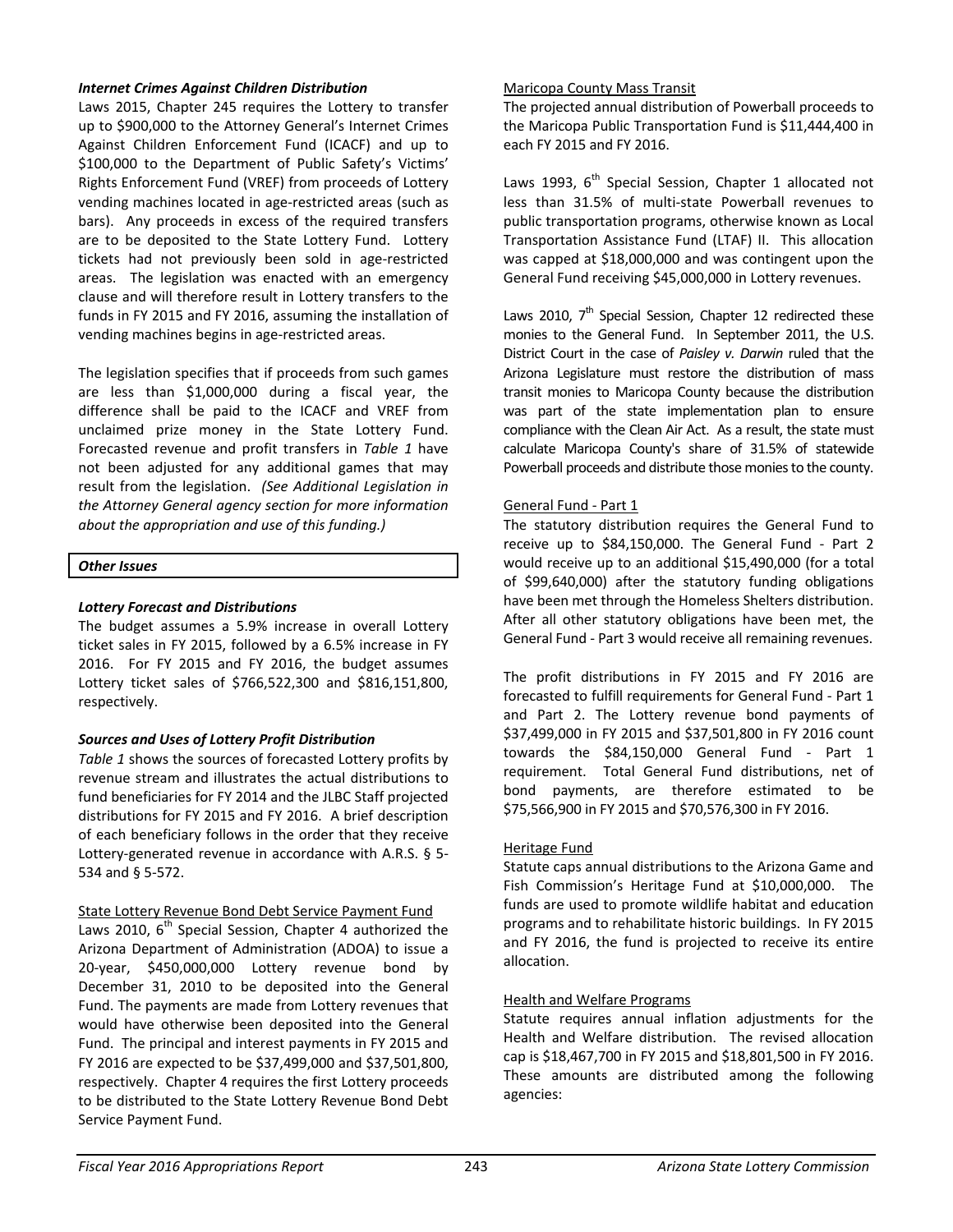- 29.4% to the Department of Child Safety for the Healthy Families program.
- 23.5% to the Arizona Board of Regents (ABOR) for the Arizona Health Education Center program.
- 17.6% to the Department of Health Services (DHS) for teenage pregnancy prevention.
- 11.8% to DHS for Disease Control Research.
- 11.8% to DHS for the Health Start program.
- 5.9% to DHS for the Women, Infants and Children food program.

Health and Welfare Programs are expected to receive their entire allocation in both FY 2015 and FY 2016.

# Homeless Shelters

Under the statutory distribution, DES would receive up to \$1,000,000 for Homeless Shelters. The department shall use the funding to distribute grants to nonprofit organizations, including faith based organizations, for homeless emergency and transitional shelters and related support services. The fund is estimated to receive its full allocation in both FY 2015 and FY 2016.

### General Fund - Part 2

As noted above, the General Fund would receive up to an additional \$15,490,000 after all prior allocations have been met. In FY 2015 and FY 2016, the General Fund is estimated to receive its entire allocation of \$15,490,000.

# Arizona Competes Fund

Statute caps annual distributions to the Arizona Competes Fund at \$3,500,000. Allotments to this fund are used for administering grants to qualifying businesses for the purpose of attracting, retaining, and expanding business within the state. This fund is estimated to receive its full allocation in both FY 2015 and FY 2016.

# University Capital Improvement Fund

This fund serves as the source for up to 80% of the annual debt service associated with \$800,000,000 of University Capital construction lease-purchase agreements. This fund received \$17,572,600 in FY 2014, which was 80% of the annual debt service payments on the \$536,235,000 of lease-purchase agreements that have been issued to date. The UCI Fund is expected to require \$24,133,600 in FY 2015 and \$40,582,000 in FY 2016 to make the expected level of debt service payments. The FY 2016 estimate includes debt service payments on \$683,130,000 of leasepurchase agreements that have already been or will be issued by the end of FY 2016. Once the full \$800,000,000 has been issued, debt service payments could total \$41,632,900, depending on assumptions of repayment

lengths and interest rates. *(Please see the FY 2016 ABOR Capital Outlay section for more details.)* 

## General Fund - Part 3

The General Fund receives all remaining revenues after all statutory funding obligations have been met. These payments to the General Fund are estimated to equal \$13,425,900 in FY 2015 and \$8,438,100 in FY 2016.